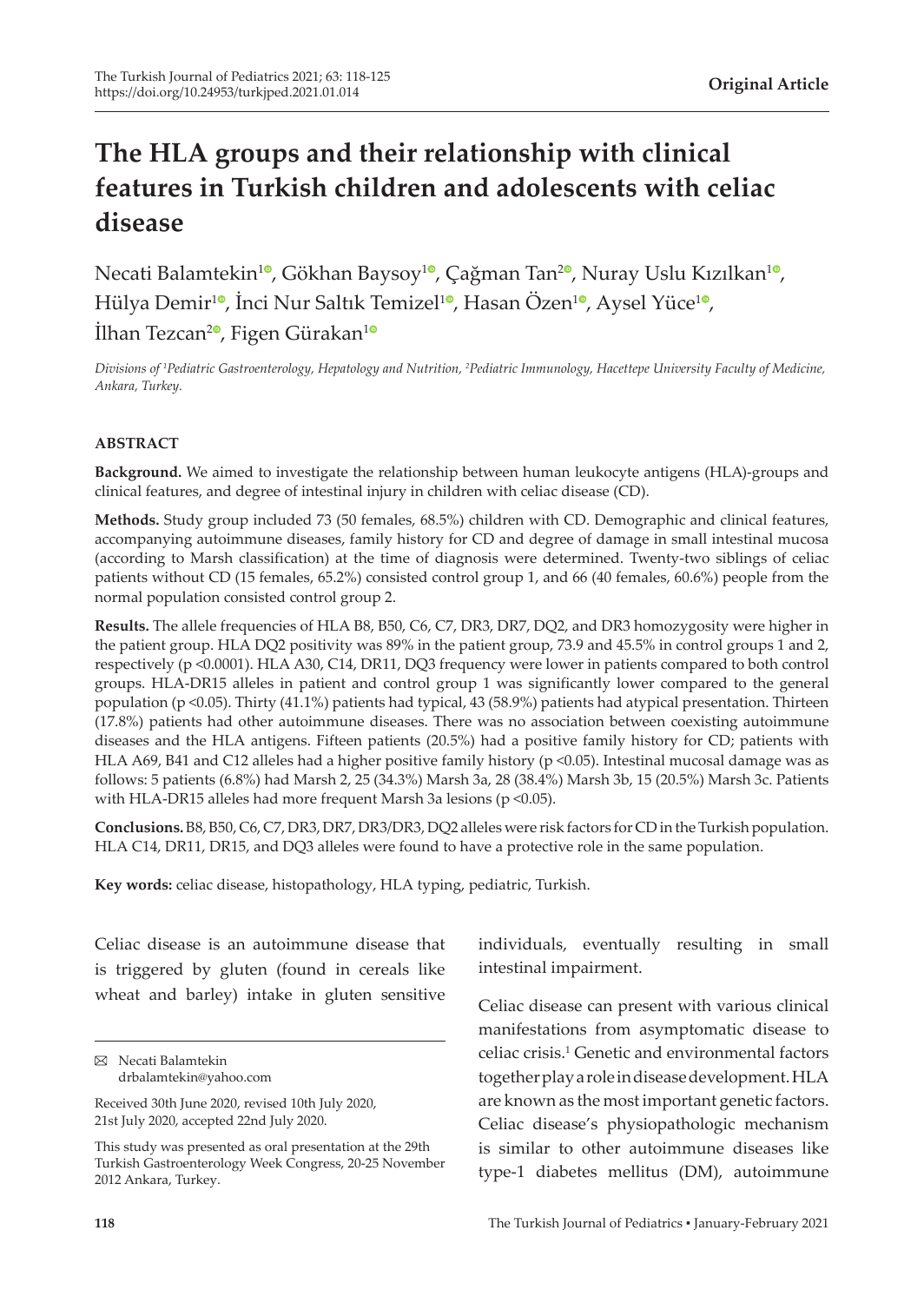thyroiditis and Sjögren's syndrome. Celiac coexistence with these diseases is common.<sup>2,3</sup>

The purpose of this study was to determine Turkish children's HLA subgroups and to investigate the relationship between disease presentation pattern, association with other autoimmune diseases, family history of CD, severity of histopathological involvement and HLA antigen groups.

# **Material and Methods**

This study was carried out at Hacettepe University, Faculty of Medicine, Department of Pediatric Gastroenterology Hepatology and Nutrition between January 2009 and March 2010.

We determined 73 celiac patients (study group) on follow-up diagnosed according to modified European Society for Paediatric Gastroenterology, Hepatology and Nutrition (ESPGHAN) criteria.4 Records of the patients were reviewed and complaints, demographic features, family history, presence of any comorbidities, presence of any chromosomal diseases such as Down syndrome and Turner syndrome, antibody titers, and histopathological findings (Marsh classification) of small intestine were recorded.

Additionally, two control groups were created and their HLA groups were also determined; these were CD patients' siblings without any health problems together with normal serum levels of IgA and negative celiac antibodies (control group 1) and 66 healthy individuals from the general population (control group 2).

Patients were divided into three groups according to their clinical characteristics at time of diagnosis: typical, atypical and silent celiac disease.<sup>4</sup> Antiendomysial antibody (EMA) levels were measured by indirect immunofluorescence technique (monkey liver tissue, European Gmbh, Lübeck, Germany). Levels of tissue transglutaminase antibody (TTG) IgA and IgG were measured by ELISA (Euroimmune, Lübeck, Germany).

All patients underwent esophagogastroduodenoscopy and six biopsy samples were obtained from duodenum and at least two of them were from the bulbus. Severity of small intestine involvement was scaled as Marsh 1, 2, 3a, 3b, 3c based on modified Marsh classification.<sup>5</sup>

Four ml of venous blood samples were taken into EDTA tubes from all patients and those in control groups after obtaining the children's and/or their parents' consent. DNA samples were obtained from blood samples by using Qiagen EZ 1 DNA Blood Kit (Qiagen Pty Ltd, Australia) and were kept at -80 °C until HLA group study was performed. DNA samples were amplified by Olerup SSPTM DQ-DR-SSP Combi Tray (Olerup SSP AB, Sweden) and Corbett Research SSKT 011 Thermal Cycler. After agarose gel electrophoresis, bands with positive PCR products were selected and analyzed with SCORE 97 3-301 T program.

HLA A allele from one patient, HLA B allele from three patients and HLA A allele from one child in the control group couldn't be obtained because of technical problems.

This study was approved by Hacettepe University Non-interventional Clinical Researches Ethics Board (16.07.2009/ HEK 09/179).

# *Statistical analysis*

Study data were analyzed using SPSS v.11.5 software package. Descriptive data were expressed as the mean (± standard deviation) or percentage of the study group. Differences between the frequencies among groups were analyzed by chi-square or Fisher's exact test, where appropriate. Odds ratios was calculated to determine the association between the development of celiac disease and HLA types. A two-tailed p-value less than 0.05 was considered statistically significant.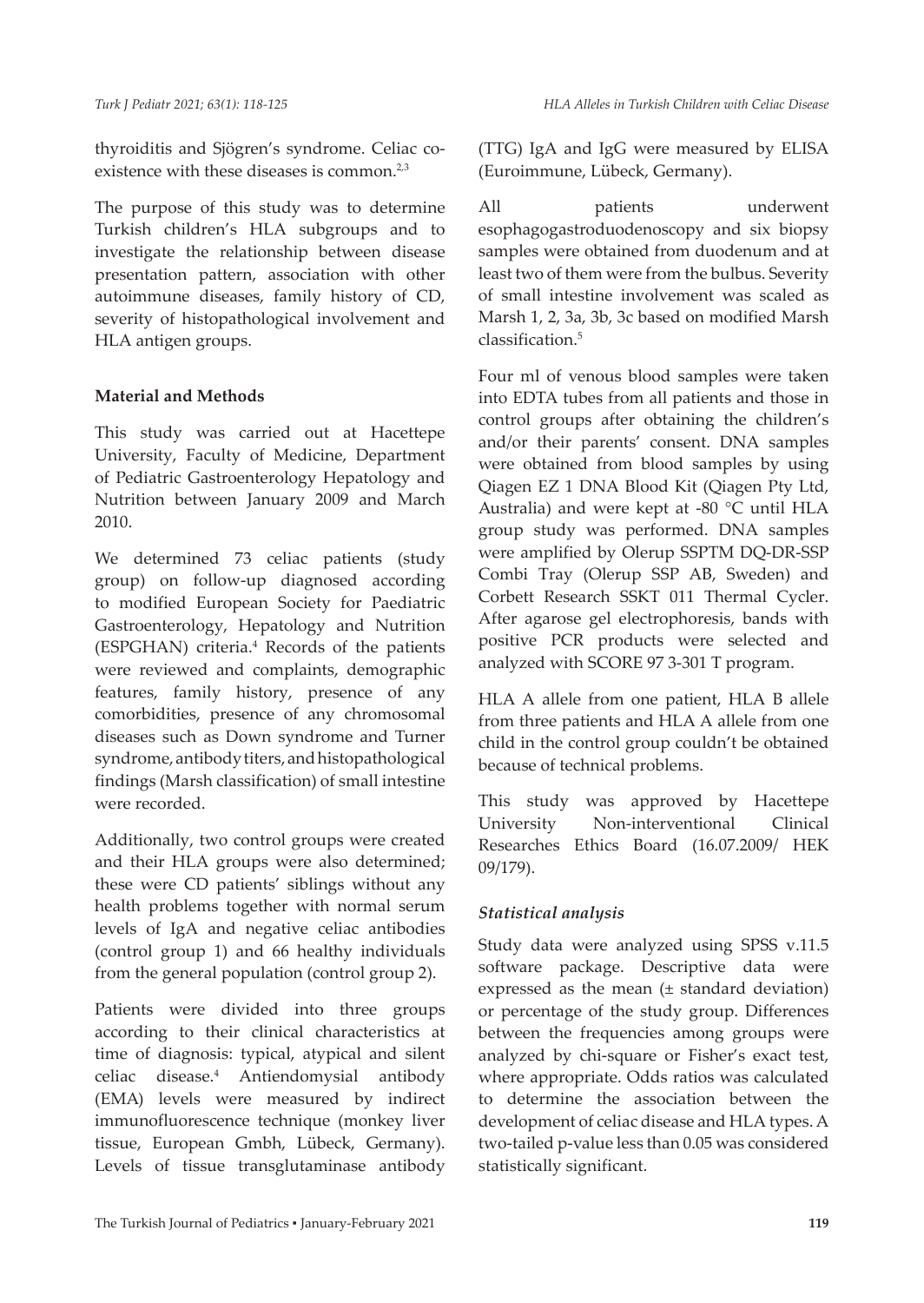# **Results**

The study group included 73 celiac patients [mean age 7.29±4.50 years (range 0.71-17.40); 50 females (68.5%)]. Control group 1 included 23 patients [mean age 8.91±3.70 years (range 3-17); 15 females (65.2%)], and control group 2 was composed of 66 individuals [mean age 24.07±1.50 years (range 2-61); 40 females  $(60.6\%)$ ].

Rate of HLA DQ2 positivity was 89% in the patient group while it was 45.5% in control group 2 (p <0.0001). Positive rate of DQ2 was higher among patient's relatives (73.9%) in comparison to the general population, too (p=0.018). Although HLA DQ2 positivity rate was higher in patients compared to control group 1, it was not statistically significant (p=0.073). We did not detect DQ8 allele in either

patient or control groups. It was determined that frequency of HLA B8, B50, C6, C7, DR3 and DR7 alleles was significantly higher among patients in comparison to the control groups. However, the percentages of DQ2, C6, C7, and DR3 were not statistically different between patients and control group1. The frequency of HLA B27, C14, DR11, and DQ3 alleles were significantly different among groups and HLA A30 frequency nearly reached significance. Although it was not statistically significant, frequency of HLA DR15 allele in patients and control group 1 was lower in comparison to control group 2 (Table I).

Table II shows the frequencies of the combination of risky alleles (DQ2, DR3, B8) associated with CD. HLA B8/DQ2 and HLA B8/DR3 haplotypes were significantly more common in patients compared not only to control group 2 but also

|  | Table I. Frequency of different HLA alleles in patient and control groups. |  |  |
|--|----------------------------------------------------------------------------|--|--|
|  |                                                                            |  |  |

| <b>HLA</b>                                               | Patients                 | Control group 1                         | Control group 2 | p       |
|----------------------------------------------------------|--------------------------|-----------------------------------------|-----------------|---------|
|                                                          | $N$ (%)                  | $N$ (%)                                 | $N$ (%)         |         |
| Alleles more common in patients                          |                          |                                         |                 |         |
| DQ <sub>2</sub>                                          | $65(89.0)$ *             | $17(73.9)^*$                            | 30(45.5)        | < 0.001 |
| <b>B8</b>                                                | $27(38.6)^{a}$           | $3(13.0)^{*}$                           | 8(12.1)         | 0.001   |
| <b>B50</b>                                               | $16(22.9)$ <sup>at</sup> | $1(4.3)^{+}$                            | 2(3.0)          | 0.001   |
| C6                                                       | $26(35.6)^{\ddagger}$    | $4(17.4)^{\ddagger}$                    | 11(16.7)        | 0.024   |
| C7                                                       | $36(49.3)^{1}$           | $7(30.4)$ <sup>1</sup>                  | 18(27.3)        | 0.021   |
| DR <sub>3</sub>                                          | 58 $(79.5)^{\beta}$      | $17(73.9)^{\beta}$                      | 23(34.8)        | < 0.001 |
| DR7                                                      | $19(26.0)$ <sup>y</sup>  | $1(4.3)$ <sup><math>\gamma</math></sup> | 10(15.2)        | 0.04    |
| Alleles less common in patients                          |                          |                                         |                 |         |
| A30                                                      | $2(2.8)^{b}$             | $3(13.6)$ <sup>b</sup>                  | 9(13.8)         | 0.053   |
| <b>B27</b>                                               | $\theta$                 | 4(17.4)                                 | 3(4.5)          | 0.002   |
| C14                                                      | 1(1.4)                   | 7(30.4)                                 | 12(18.2)        | < 0.001 |
| DR11                                                     | 8(11.0)                  | 7(30.4)                                 | 22(33.3)        | 0.005   |
| DQ3                                                      | 28 (38.9)                | 13(56.5)                                | 41(62.1)        | 0.017   |
| Alleles less common both in patients and control group 1 |                          |                                         |                 |         |
| <b>DR15</b>                                              | 4(5.5)                   | 2(8.7)                                  | 12(18.2)        | 0.054   |

a Data missing for 3 patients

b Data missing for 1 patient

 $*$  p = 0.073 (patients vs. control group 1)

# p = 0.023 (patients vs. control group 1)

 $<sup>†</sup>$  p = 0.046 (patients vs. control group 1)</sup>

‡ p = 0.10 (patients vs. control group 1)

 $\mathbb{I}$  p = 0.11 (patients vs. control group 1)

 $β$  p = 0.57 (patients vs. control group 1)

 $\gamma$  p = 0.025 (patients vs. control group 1)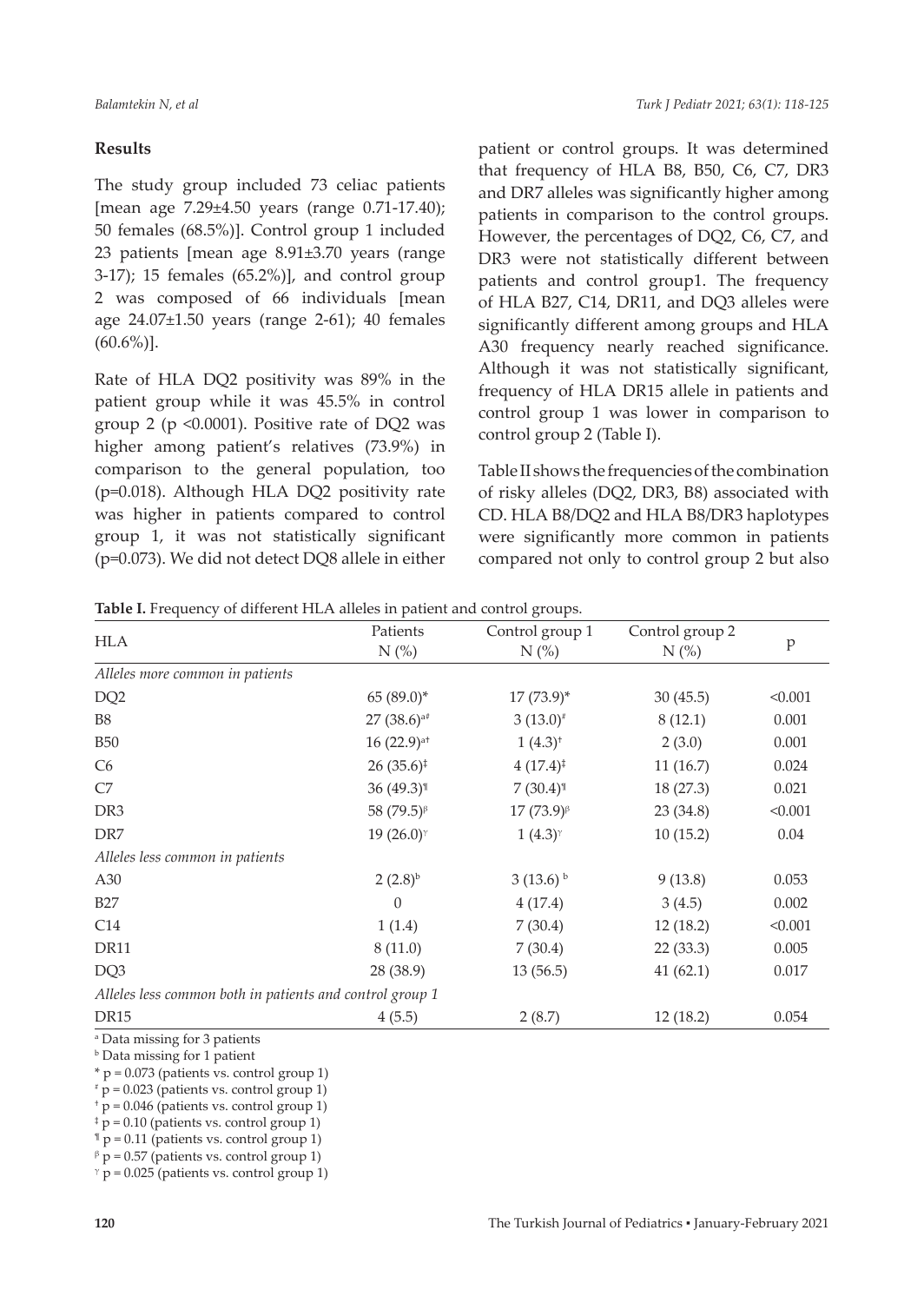|             | - - -                                        |                            |                                           |         |
|-------------|----------------------------------------------|----------------------------|-------------------------------------------|---------|
| HLA groups  | Patients<br>$N$ $\left(\frac{\%}{\%}\right)$ | Control group<br>$1 N$ (%) | Control group 2<br>$N$ $\left(\% \right)$ |         |
| HLA B8/DO2  | $25(35.7)a*$                                 | $3(13.0)^{*}$              | 7(10.6)                                   | 0.001   |
| HLA DR3/DO2 | 53 (72.6)                                    | $15(65.2)^{*}$             | $19(28.8)^{*}$                            | < 0.001 |
| HLA B8/DR3  | $26(37.1)^{at}$                              | $3(13.0)^{4}$              | 8(12.1)                                   | 0.001   |

**Table II.** HLA B8/DQ2, DR3/DQ2, B8/DR3 haplotype frequencies in patients and control groups.

a Data missing for 3 patients

 $*$  p = 0.039 (patients vs. control group 1)

#  $p = 0.002$  (control group 1 vs. control group 2)

† p=0.03 (patients vs. control group 1)

**Table III.** HLA antigens and risk of development of celiac disease.

| HLA antigen     | Odds ratio | 95% Confidence interval | $\mathfrak{p}$ |
|-----------------|------------|-------------------------|----------------|
| B <sub>8</sub>  | 4.5        | 1.88-10.99              | 0.001          |
| <b>B50</b>      | 9.4        | 2.08-43.08              | 0.004          |
| C <sub>6</sub>  | 2.8        | 1.23-6.18               | 0.013          |
| C7              | 2.6        | 1.27-5.27               | 0.008          |
| DQ <sub>2</sub> | 9.8        | 4.05-23.5               | < 0.001        |
| DR <sub>3</sub> | 7.2        | 3.38-15.47              | < 0.001        |

control group 1. While there was no difference regarding HLA B8/DQ2 and HLA B8/DR3 haplotypes between 2 control groups, HLA DR3/DQ2 haplotype was significantly more common in control group 1 than control group 2.

Table III shows odds ratios for CD in different HLA types. The presence of DQ2 allele increased the risk of CD 9.8 times.

Thirty (41.1%) of the patients presented with typical findings and 43 (58.9%) with atypical findings. No silent disease was detected. When the relationship between disease presentation and HLA groups was evaluated, it was found that only HLA DQ6 allele was related with typical presentation.

Totally 13 (17.8%) of the patients had another coexisting autoimmune disease; seven had type1 DM, six had autoimmune thyroiditis. When the relationship between HLA types and having another autoimmune disease was evaluated, no association was found between HLA type and having more than one autoimmune disease.

In the patient group, 15 families (20.5%) had two or more celiac disease patients. It was determined that the individuals who had HLA A69, B41 and C12 alleles had significantly higher chance of having a relative suffering from CD ( $p \le 0.05$ ).

Histologic examination revealed that 5 (6.8%) patients had Marsh 2, 25 (34.3%) patients Marsh 3a, 28 (38.4%) patients Marsh 3b, and 15 (20.5%) patients had Marsh 3c changes. When the relationship between the severity of histopathologic changes with HLA groups was investigated, a positive correlation of HLA 15 allele with Marsh 3a lesion was found (p <0.047). No relation between histopathological impairment and any other allele was found.

In our study, we did not detect any relation between co-existence of CD and any other autoimmune disease and HLA antigens. Although, a higher risk of co-existence of other autoimmune diseases and CD with HLA DR4 antigen was detected, it did not reach statistical significance (p=0.06). HLA DR7 tended to be more common among CD patients without other autoimmune diseases (p=0.08).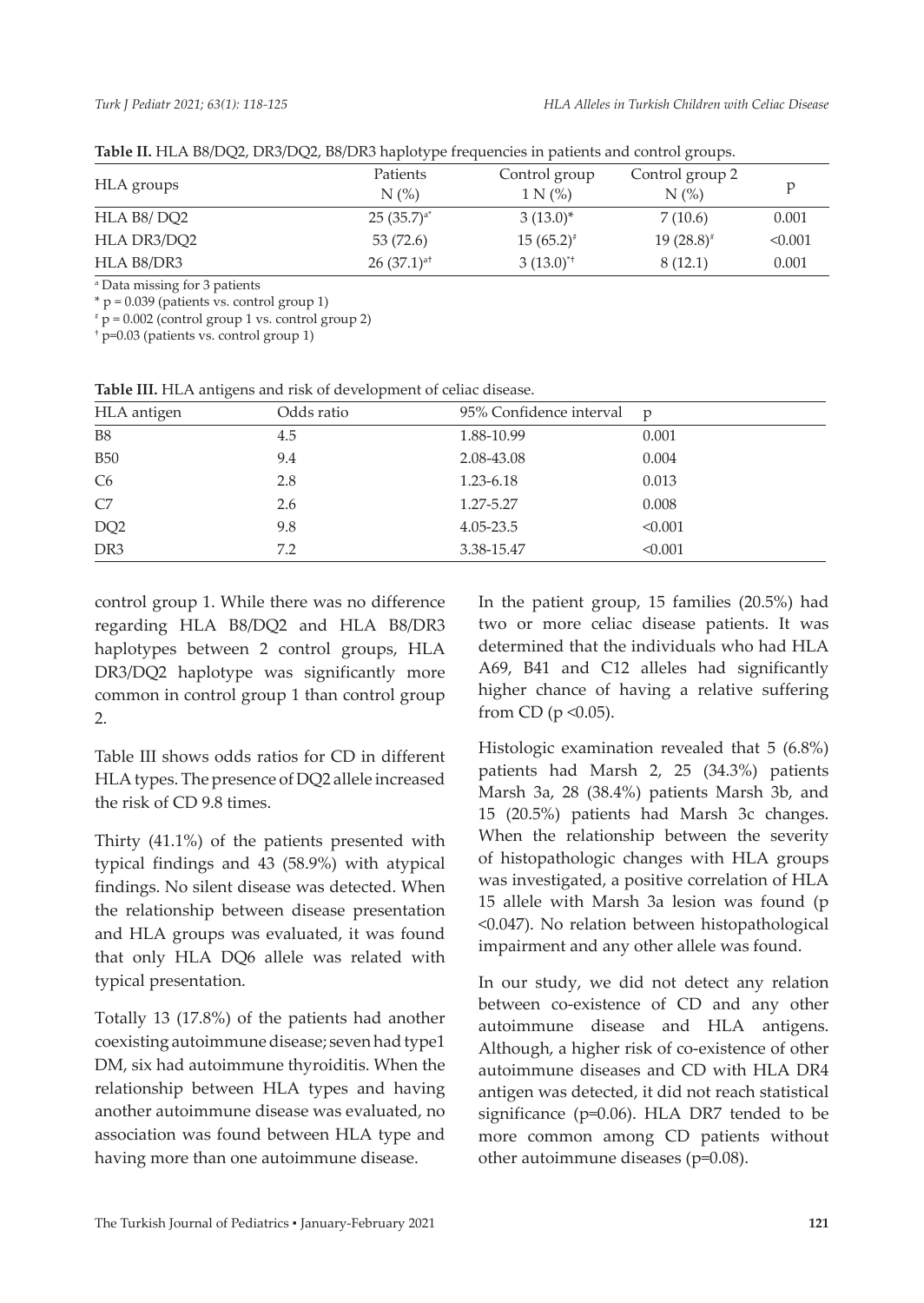# **Discussion**

Genetic, environmental and immunological factors together play a role in the development of CD. HLA DQ2 and DQ8 are known as the most important genetic factors.<sup>1</sup> Beside HLA DQ2/DQ8, the most common celiac disease related alleles are HLA DR3 and HLA B8.6-9 Our results show that in Turkey HLA DR3 and HLA B8 alleles are also frequent among celiac patients.

The studies investigating the relationship between CD and HLA alleles in the Turkish population are limited.10-14 When the results of these studies are examined, it is seen that HLA DQ2, DQ8, B8 alleles are risky alleles in the emerge of CD in all studies. Apart from these alleles, some alleles may also be risky for the development of CD. Some alleles may have preventative roles. These results are summarized in Table IV.

Our findings also confirmed that the most important genetic risk factor for CD is positivity of DQ2 (89%). Considering that B8 and B50 are significantly higher in the patient group than the control group 1, these alleles may be factors that facilitate the occurrence of the disease. However, it is still controversial as to whether these alleles predispose toward CD. Considering the studies performed in our country B8 antigen was reported to be highly positive among celiac patients. In some studies performed in Turkey and Europe DR3 was frequent and considered a disease-related allele among CD.10,15,16

Although there was a statistically significant difference regarding DR3 and C6 between the three groups, the difference between the patient group and control group was not significant in our study. There is no other study reporting HLA C6 allele frequency among Turkish celiac patients. Two studies performed in Turkey reported carrying HLA C7 allele as a risk factor for CD, similar to our study.10,13

Although there are no other studies supporting the relationship of this allele with CD, there is one study reporting that the presence of C7 may be related to the late presentation of CD.17 It was reported that DR7 was also frequent among celiac patients similar to our study.<sup>10,13</sup> Our results generally supported other studies performed either in Turkey or other countries. However, distinctly from other studies HLA B50 allele was detected more frequently among our patient group in comparison to control groups and HLA A25 and A2, which were considered as risk factors in other studies, were found to be similar in both groups (data not given). With these results we suggest that HLA B8, B50, and DR7 may be factors that increase the effect of the presence of DQ2 on the development of CD among Turkish people.

There are only a few studies about the protective role of some alleles against CD and there is no consensus on this subject. Ruiz del Prado et al.<sup>18</sup> noted that B8, C7, DR3, DR7 and DQ2 are more prevalent among patients while C4 and DQ1 are prevalent in the general population and these can be protective from the disease. A study from our country reported that HLA A29, B51, C5, DQ1, DR14, DR15, and DR16 alleles to be more prevalent in the general population compared to patient groups.<sup>13</sup> In this study HLA B27, C14, DR11 and DQ3 alleles were less frequent among patients, compared to control groups, and HLA A30 tended to be lower, although statistically non-significant. The HLA DR15 allele was rare

| Authors                      | Year |    | Number (N) Risky alleles (HLA)                                                                                           | Protective alleles (HLA)       |
|------------------------------|------|----|--------------------------------------------------------------------------------------------------------------------------|--------------------------------|
| Tümer et al. <sup>10</sup>   | 2000 | 33 | DQ2, B8, A2, C7, DR3, DR7, DR3/<br>DR4, DR3/DQ2, DR7/DQ2                                                                 |                                |
| Erkan et al. <sup>12</sup>   | 1999 | 30 | DO2, B8, A25, DR18                                                                                                       | <b>B4</b>                      |
| Kuloğlu et al. <sup>13</sup> | 2008 | 75 | DO2, B8, B13, C7, DR7, DR17                                                                                              |                                |
| Present study                |      | 73 | DO <sub>2</sub> , B <sub>8</sub> , B <sub>50</sub> , C <sub>6</sub> , C <sub>7</sub> , DR <sub>3</sub> , DR <sub>7</sub> | DO3, A30, B27, C14, DR11, DR15 |

**Table IV.** Risky and protective HLA alleles in Turkish children with celiac disease.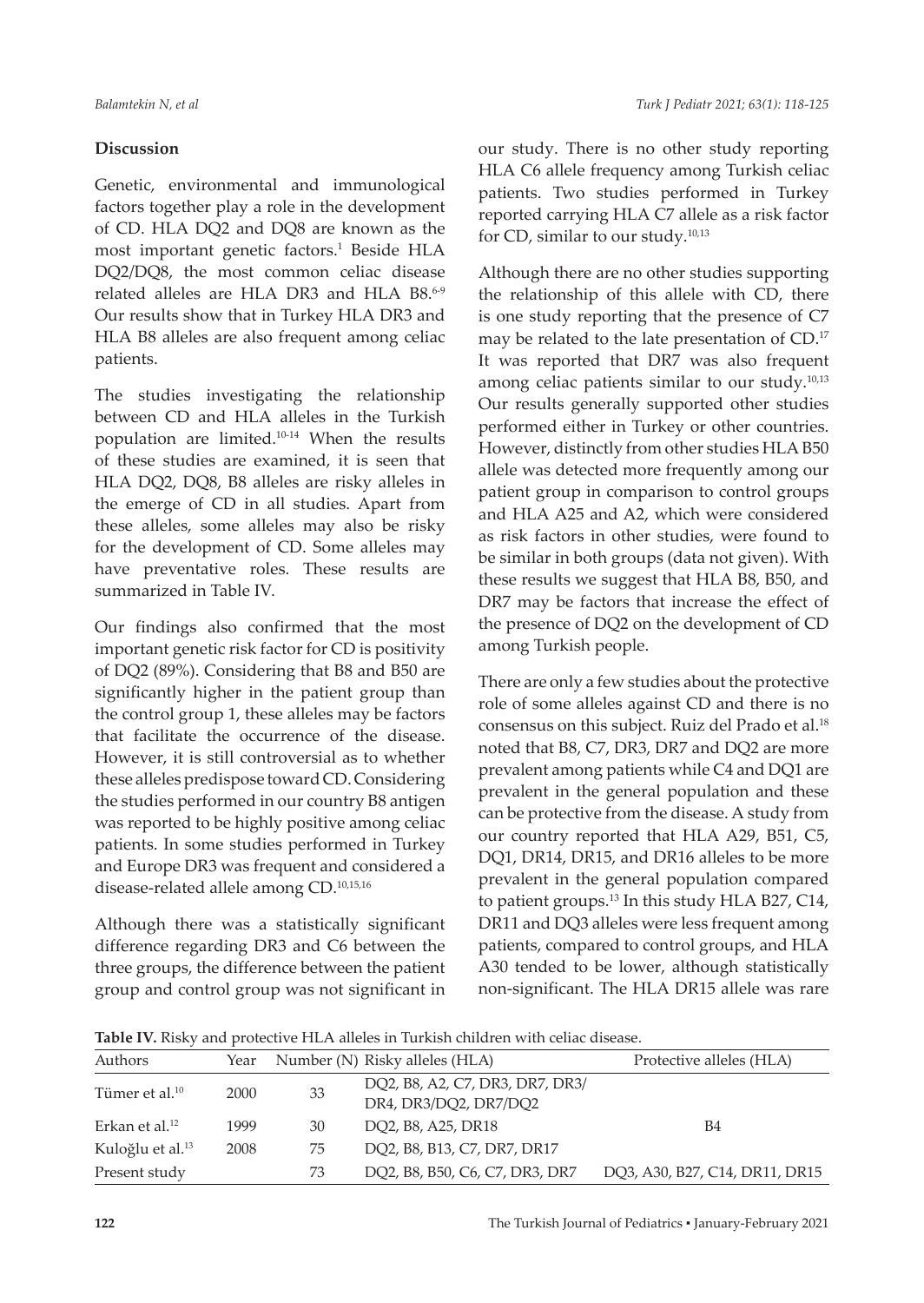in patients and their relatives compared to the general population. The frequencies of alleles detected in the control group in our study were not compatible with this literature except DR15 that might be protective.

Genetic factors affecting the clinical presentation of the disease has been claimed by some researchers. It was stated that individuals with HLA B8 and C7 presented with the disease in elder ages. $17$  The relation of disease presentation with HLA B8 and DR3 was noted as well.<sup>19</sup> Majorana et al.<sup>20</sup> reported that patients with tooth enamel disorder carried HLA DR3 genotype with a higher incidence. There is only one study stating the correlation between HLA and disease presentation in the Turkish population. In this study consisting of 75 patients (40 with typical and 35 with atypical presentation), it was reported that HLA B35, DR11, and DQ7 antigens were related to typical and HLA B8 antigen with atypical presentation.<sup>13</sup> In this study only HLA DQ6 related to typical presentation was found; but no relation with the others was obtained.

Genetic factors have been suggested to play a role in the development autoimmune diseases such as type 1 DM, autoimmune thyroiditis and Addison disease and this relation has been basically ascribed to major HLA antigens.<sup>2,3</sup> Recent studies have shown some HLA antigens to be related to the tendency for these disorders while some others having protective effects.<sup>13,21</sup> Britten etal.<sup>22</sup> investigated the relation of HLA DQ gene expression and susceptibility to diseases especially to type1 DM. They reported that DQ2 and DQ8 antigens to be related to increase in disease risk. HLA DR3 positivity was found to be higher among patients who have type 1 DM and CD together compared to the normal population and patients with only type 1 DM.<sup>23</sup> Baker et al.<sup>24</sup> noted that HLA DQ2 and DQ8 alleles were the genetic reasons for autoimmune disease as well as CD. In another study, in patients with type1 DM, T-cell activity against wheat antigens causing intestinal inflammation were not related to DQ2 allele but to DR4 allele.<sup>25</sup> It was also reported

that DR4 haplotypes such as DR4/DQ8 could be associated with CD susceptibility.<sup>26</sup> In our study we did not detect any relation between co-existence of celiac disease and other autoimmune diseases and HLA antigens. However, a higher risk of co-existence of other autoimmune diseases and celiac disease with HLA DR4 antigen was detected, not reaching statistical significance (p=0.06). HLA DR7 was prevalent among CD patients without other autoimmune diseases again not reaching statistical significance (p=0.08). It will be easier to comment on these antigens' roles in studies with higher patient numbers.

It was shown that the incidence of CD among European populations was similar to that of immigrants with European ancestry in USA and Australia.27 It was previously reported that having a relative with CD, especially having a sibling, was the most important risk factor for the disease, raising the risk up to 20%. Besides, the risk was found to be the highest in HLA DQ2 positive male patients in a family having two affected siblings. It was also reported that the asymptomatic relatives of patients with CD could have either intestinal mucosal structural deterioration or functional alterations of permeability. It was also stated that the risk of other autoimmune diseases and intestinal lymphoma was increased in these asymptomatic relatives.<sup>27</sup> A study from an Asian population indicated the incidence of CD in relatives of celiac disease patients to be 4.4% and the rate of relatives negative for HLA DQ2/DQ8 was found as 15%.<sup>28</sup> In our study we observed the frequency of alleles (DQ2/ DR3) causing predisposition to celiac disease in healthy siblings of patients was higher than the normal population. However, no correlation of these alleles and celiac disease occurrence in more than one patient in the same family was detected. There was an increased frequency of HLA A69, B41 and C12 alleles in patients with relatives having CD in their families. There are no previous studies investigating CD and HLA antigen relation in families with high number of patients. In this respect we believe our study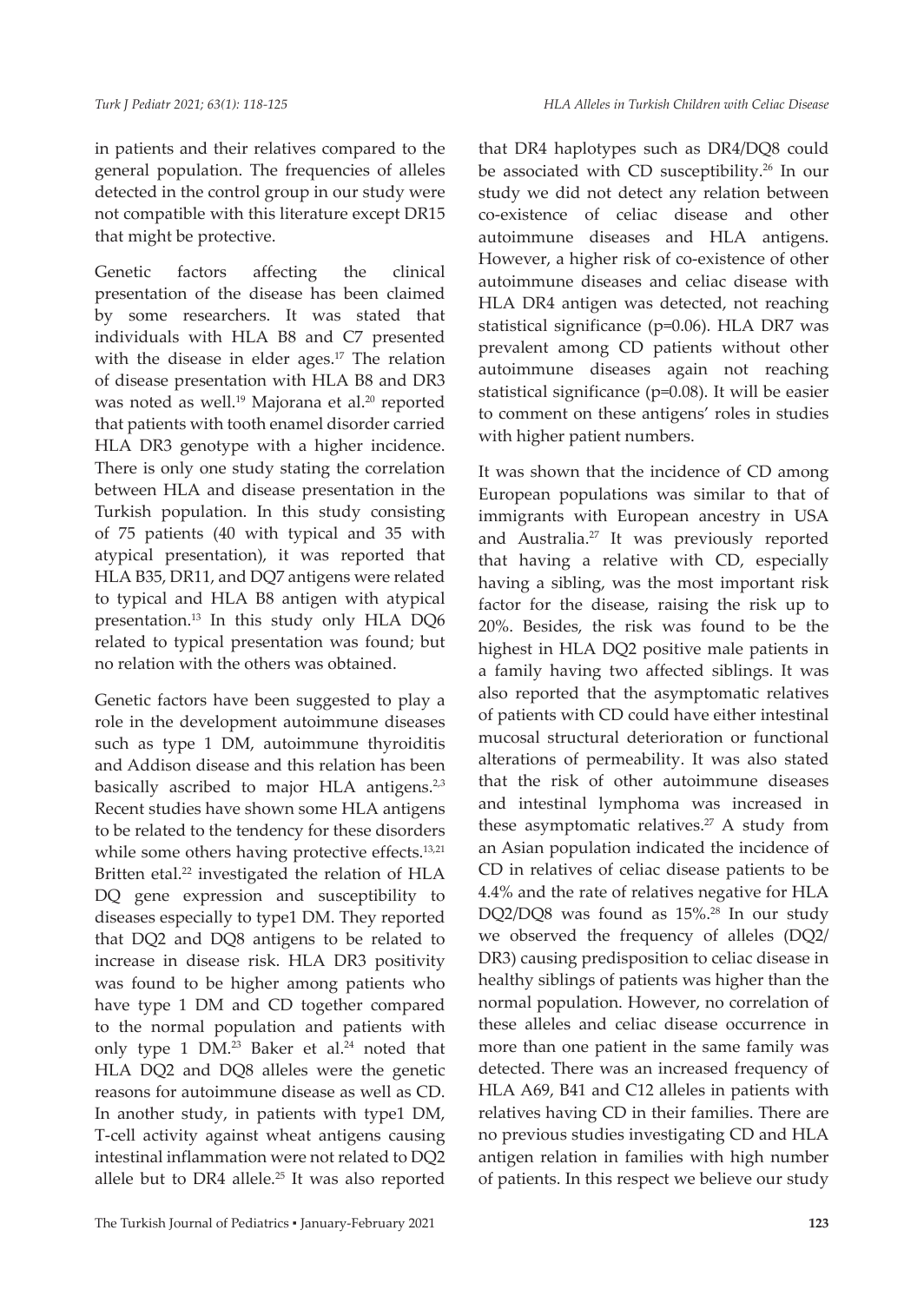is contributing to this new area. The results should be tested in studies with larger numbers of subjects.

The factors related to the damage of small intestinal mucosa in CD has not been well clarified. There are studies pointing to the relation between the degree of mucosal damage and HLA antigens. Jores et al.<sup>29</sup> stated that the histo-pathological damage was more severe in patients homozygous for HLA DQB1\*0201 allele. Karinen et al.<sup>30</sup> reported that HLA DQB1\*0201 allele was related to more severe disease, late histological amelioration and early onset of disease. Another study indicated that CD patients homozygous for HLA DQ2 alleles should be diagnosed at early stages of the disease because of higher rates of intestinal T cell lymphoma development.<sup>31</sup> A total of 23 patients in our study group was homozygous for DQ2 allele but no relevance to the degree of histopathological damage was detected. Simone et al.<sup>32</sup> emphasized the strong relation between soluble cytotoxic T lymphocyte related protein-4 (sCTLA-4) gene and autoimmune disease development and also stated that sCTLA-4 was higher in CD patients without treatment and those levels correlated to antitissue transglutaminase antibody levels and the degree of intestinal mucosal damage. No relationship between HLA antigens and sCTLA-4 levels were detected. We detected that histological damage was significantly severe in CD patients with HLA B8 antigen. We could not find any study investigating the relation between HLA B8 antigen and the severity of damage in the small bowel. However, HLA B8 antigen was reported to be more frequent in Europe and in our country.10,13,19 There are studies claiming that this antigen has a relationship with disease tendency, disease presentation and age of disease onset.<sup>7-10,17,19</sup> In our study, it was also found that HLA DR3 and HLA B8 alleles were common besides HLA DQ2 allele. However, no relationship was found between HLA DQ2 and DR3 alleles and the severity of intestinal mucosal damage. In patients with DR15 allele

the mucosal damage was lower. There is no data disclosing the relationship between mucosal damage and DR15 in the literature.

In conclusion, HLA DQ2, B8, B50, C6, C7, DR3 and DR7 were identified to be risky alleles for the development of CD in the Turkish population while HLA B27, C14, DR11, DR15, DQ3 alleles, and partly HLA A30 could be protective. DQ8 allele was not found in either the celiac or control groups. HLA DQ allele was found to be related to typical presentation, and HLA DR15 allele was predictive of mild mucosal damage.

#### **REFERENCES**

- 1. NIH Consensus Statement on Celiac Disease. NIH Consens State Sci Statements 2004; 21: 1-23.
- 2. Lebwohl B, Sanders DS, Green PHR. Coeliac disease. Lancet 2018; 391: 70-81.
- 3. Brown JRG, Singh P. Coeliac disease. Paediatr Int Child Health 2019; 39: 23-31.
- 4. Hill ID, Dirks MH, Liptak GS, et al; North American Society for Pediatric Gastroenterology, Hepatology and Nutrition. Guideline for diagnosis and treatment of celiac disease in children: Recommendations of the North American Society for Pediatric Gastroenterology, Hepatology and Nutrition. J Pediatr Gastroenterol Nutr 2005; 40: 1-19.
- 5. Revised criteria for diagnosis of coeliac disease. Report of Working Group of European Society of Paediatric Gastroenterology and Nutrition. Arch Dis Child 1990; 65: 909-911.
- 6. Ryan AW, Thornton JM, Brophy K, et al. Chromosome 5q candidate genes in coeliac disease: genetic variation at IL4, IL5, IL9, IL13, IL17B and NR3C1. Tissue Antigens 2005; 65: 150-155.
- 7. Bolognesi E, Karell K, Percopo S, et al. Additional factor in some HLA DR3/DQ2 haplotypes confers a fourfold increased genetic risk of celiac disease. Tissue Antigens 2003; 61: 308-316.
- 8. Louka AS, Sollid LM. HLA in coeliac disease: unravelling the complex genetics of a complex disorder. Tissue Antigens 2003; 61: 105-117.
- 9. Louka AS, Moodie SJ, Karell K, et al; European Genetics Cluster on Celiac Disease. A collaborative European search for non-DQA1\*05-DQB1\*02 celiac disease loci on HLA-DR3 haplotypes: analysis of transmission from homozygous parents. Hum Immunol 2003; 64: 350-358.